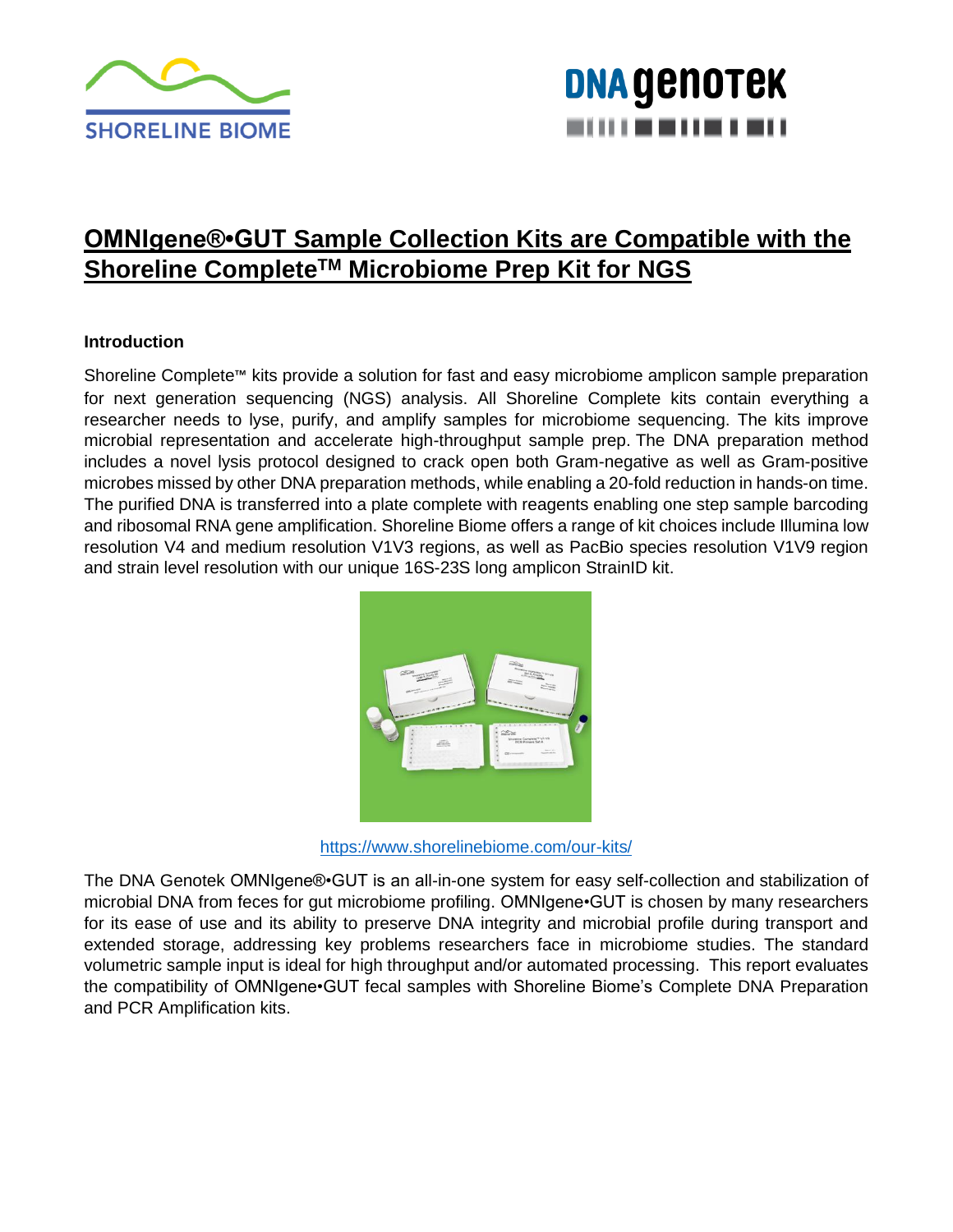

# **DNA GENOTEK** ----------



#### <https://www.dnagenotek.com/US/products/collection-microbiome/omnigene-gut/OMR-200.html>

The Shoreline Complete method uses dried reagents to enable direct sample addition from collection tubes for rapid processing of many samples in parallel. The Shoreline Complete dried lysis reagents are designed to be resuspended in water before use, and outperform other commercially available methods for recovery of difficult to lyse bacteria. OMNIgene•GUT kits use a proprietary buffer to store and maintain integrity of fecal samples.

Experiments were designed to assess the compatibility of the OMNIgene•GUT buffer with the Shoreline Biome kit. Performance was assessed by comparing microbial profiles of a variety of fecal samples prepared in parallel using water or OMNIgene•GUT as a substitute for water as direct input into the standard Shoreline Complete kit protocol.

#### **Materials and Methods**

#### **DNA purified from frozen fecal samples prepared in OMNIgene•GUT buffer vs. standard Shoreline Biome protocol**

Fecal samples (frozen without storage buffer) were thawed on ice. 50ul of sterile water or 50ul of OMNIgene•GUT buffer was added to the 96-well lysis plate to reconstitute the lysis buffer, and ~1-3 mg sample was added to each well. To test performance of input amounts much higher than recommended, a fecal sample was collected directly to the OMNIgene•GUT tube, and after mixing as per manufacturer's instructions, 50 ul (~10mg fecal material) was added to the lysis plate containing dried lysis reagent. For all samples, DNA was subsequently purified as per Shoreline Biome manufacturer's instructions using the Shoreline Complete V4 Kit (Cat# SCV4-96).

#### **DNA Analysis**

Nineteen different fecal samples were processed in duplicate, either resuspended in water (Shoreline Complete protocol), or OMNIgene•GUT buffer. Frozen fecal samples were thawed, ~1-3 mg of sample was collected by stabbing the sample with a 1ul sterile loop and suspended by twisting the loop into either water or OMNIgene•GUT buffer. Similar DNA yields were obtained for both methods. Variability is as expected because the amounts transferred can vary two-fold or more depending on sample consistency.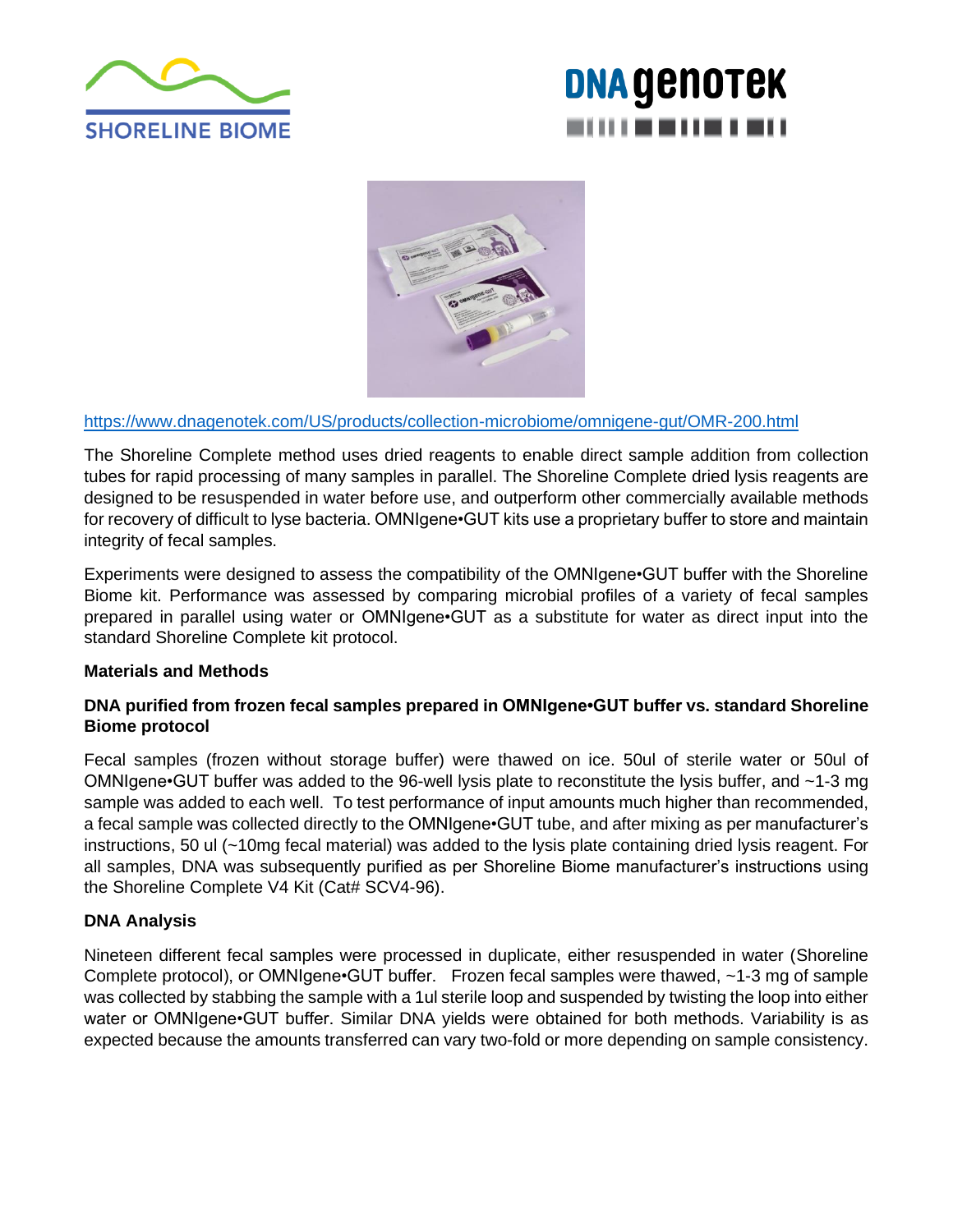

# **DNA GENOTEK** ----------



**Figure 1: Total DNA yield from samples containing standard buffer or OMNIgene•GUT buffer.** *Sample DNA was purified using the Shoreline Biome lysis and DNA purification protocols. For samples 1-19, either 50ul of sterile water (blue) or 50ul of OMNIgene•GUT buffer (orange) was added to the 96-well lysis plate to reconstitute the lysis reagent, and ~1-3 mg sample was added to each well. For sample 19LG, fecal sample was collected directly to the OMNIgene•GUT tube (~500mg in 2ml) as per manufacturer's instructions. Yield of purified DNA was measured using the Promega QuantiFluor ssDNA System (Cat# E3190), as per manufacturer's instructions.*

### **PCR and Pooling**

The DNA quantitated in Figure 1 was amplified using the Shoreline Complete V4 Kit (Cat# SCV4-96). The primers in the kit target conserved regions on either side of the V4 region near positions 513 and 806 in the 16S rRNA gene, and are constructed with unique dual ended barcodes and Illumina® sequence adaptors that are added during one-step PCR. PCR reactions were performed as per the Shoreline Biome kit manufacturer's instructions, briefly, 10 ul of purified DNA was added to well containing dried barcoded PCR primers and 2x PCR polymerase mix, and subjected to 35-cycle PCR. After PCR, a 5 ul aliquot of each reaction was combined to create a pool of all barcoded samples, and the amplicon pool was purified using the QIAGEN MinElute® PCR Purification Kit (cat. # 28004). Amplicon library size was confirmed using Agilent 2200 TapeStation system and the final library concentration measured by Qubit Fluorometer as per manufacturer's instructions. Because all barcoding and sequencing primers were added during PCR, no further processing was required for sequencing.

#### **16S rRNA V4 Region Sequencing**

The purified pool of barcoded samples was diluted to the proper concentration for Illumina sequencing. 16S V4 rRNA sequencing was performed using the Illumina MiSeq® (2x300 chemistry) as per manufacturer's instructions (Cat# MS-102-3003). Sequencing coverage averaged 56,000 reads per sample. Demultiplexing and taxonomic classification of 16S rRNA targeted amplicon reads was performed using the Illumina demultiplexer and the Illumina 16S Metagenomics application. The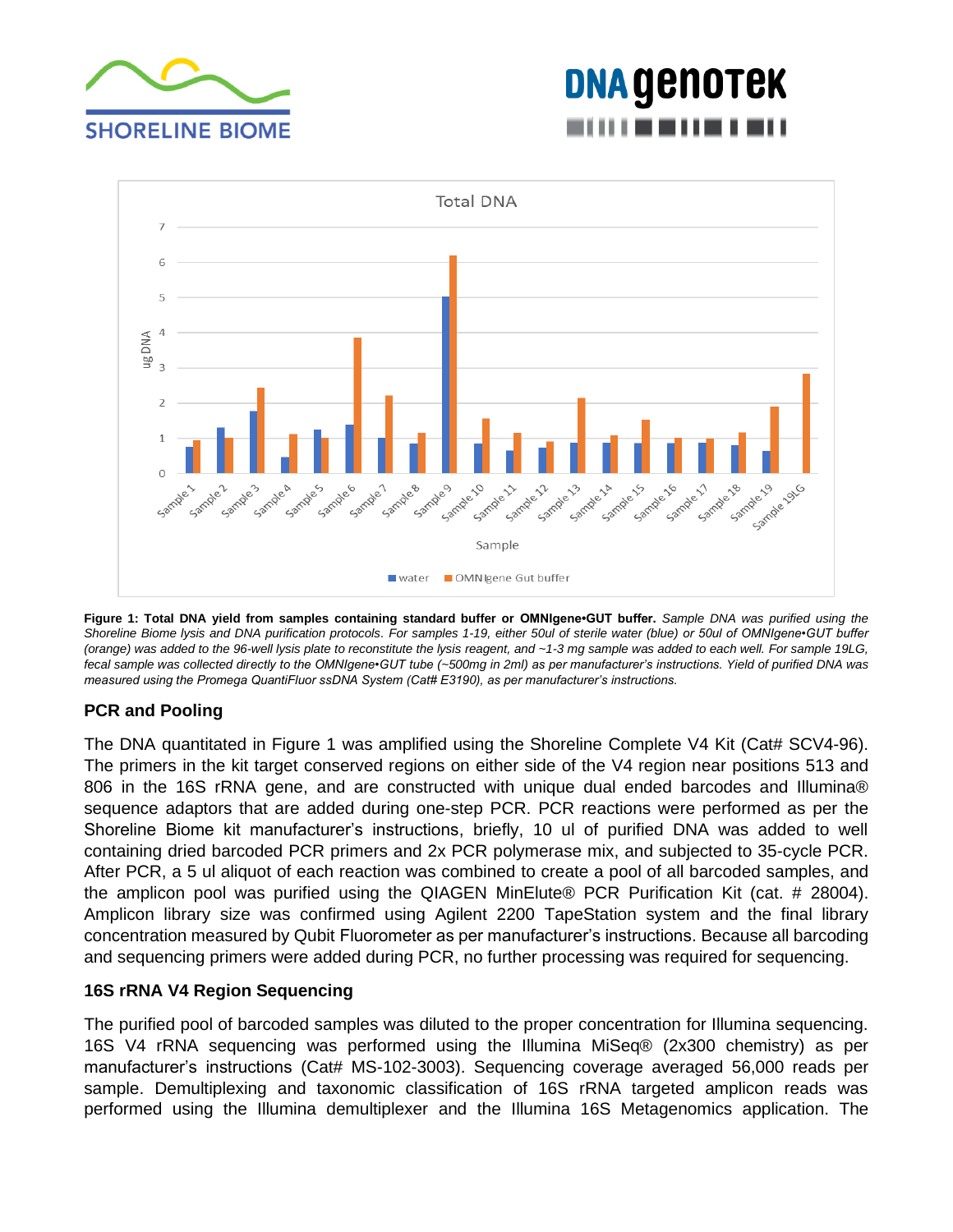



Metagenomics application uses an Illumina-curated version of the GreenGenes taxonomic database for read classification. The algorithm is a high-performance implementation of the Ribosomal Database Project (RDP) Classifier (described in Wang Q. *et. al*). Representative sample results are reported in Figures 3 and 4 below. The top 11 genera were listed for clarity.

#### **Results and Discussion**

DNA purification using samples suspended in OMNIgene•GUT buffer was compared to the Shoreline Complete standard protocol for frozen fecal material for 19 samples. Similar microbial profiles were obtained for all donors. In Figure 3, the 11 most abundant genus classifications for three representative donors are shown.



**Figure 3: Taxonomic profiles of samples prepared using Shoreline Biome Kit comparing fecal samples suspended in water or OMNIgene•GUT buffer**. *Amplicons were prepared using the Shoreline Biome 16S V4 extraction and amplification kit and sequenced on Illumina MiSeq (2x300). The top 11 taxa for each sample are shown.*